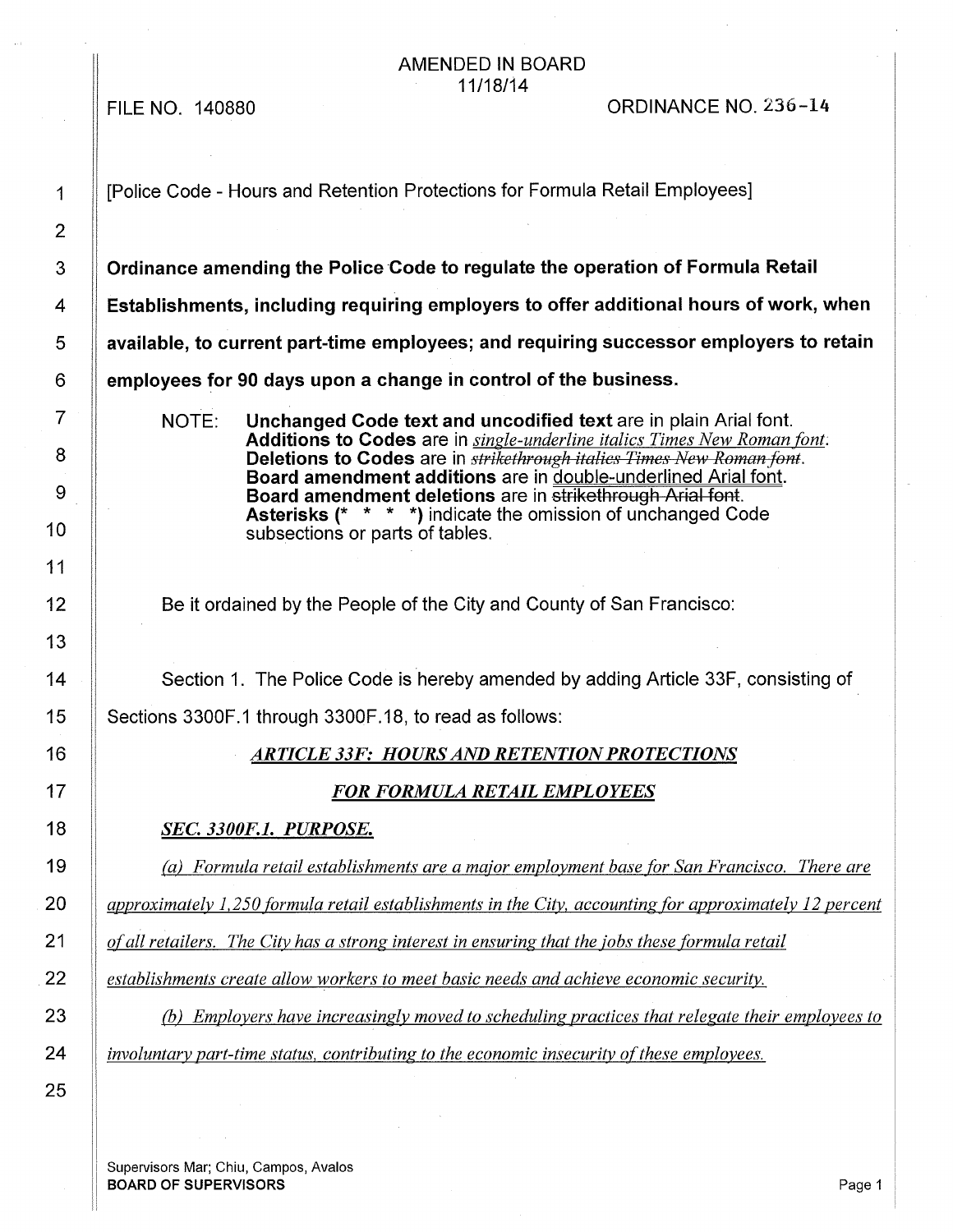*(c) Many part-time workers in our City are not currently given the opportunity to work enough let nours to allow them to make a decent living. Approximately one-quarter of part-time workers in the workforce overall are working part-time involuntarily, and the rate of involuntary part-time work is highest among workers in low-wage jobs.* 

 *(d) Giving part-time employees of formula retail establishments the opportunity to work more hours when the work is available advances the interests of the City as a whole by creating ;obs that keep workers and their families out of poverty, and will help these workers meet basic needs and avoid economic hardship.* 

*(e) Changes in ownership or control of formula retail establishments can result in displacement of their workforce. The City has a strong interest in promoting stabilization of this workforce, which reduces the need for social services and helps these workers avoid economic hardship. A transitional retention period upon change in ownership or control of these establishments promotes stabilization of this workforce.* 

*(f) To safeguard the public welfare, health, safety, and prosperity of the City, it is essential that workers in our community earn sufficient wages to ensure a decent and healthy life for themselves and their families. Prompt and efficient enforcement of Article 33F will provide workers in the City with economic security and the assurance that their rights will be respected.* 

*SEC. 3300F.2. DEFINITIONS.* 

*For purposes of this Article 33F, the following definitions apply:* 

*"Agency" shall mean the City's Office of Labor Standards Enforcement.* 

*"Change in Control" shall mean any sale, assignment, transfer, contribution, or other* 

*disposition (including by consolidation, merger, or reorganization) of all or the majority of the assets* 

*ot or a controlling interest in, the Incumbent Employer or Formula Retail Parent or any Formula*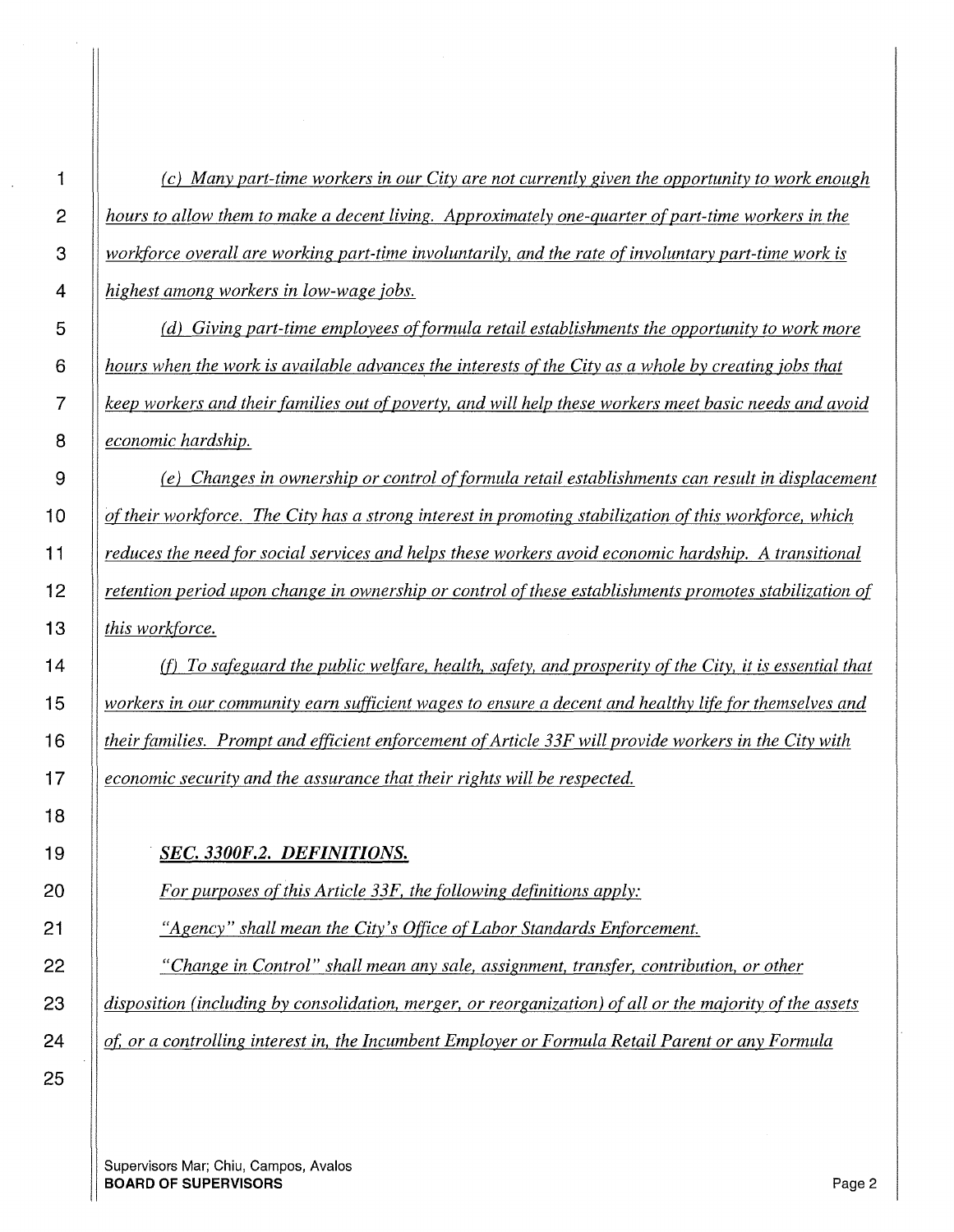*Retail Establishment under the operation or control of either such Incumbent Employer or Formula Retail Parent.* 

*"City" shall mean the City and County of San Francisco.* 

*"Eligible Employee" shall mean any Employee who has been employed by the Incumbent Employer at the Formula Retail Establishment subject to a Change in Control for at least 90 days prior to the date that the Transfer Document is fully executed. "Eligible Employee" does not include a managerial, supervisory, or confidential employee.* 

*"Employee" shall have the same meaning as the definition of "Employee" in Section 12R.3 of the Minimum Wage Ordinance (Administrative Code Chapter 12R), as amended from time to time, except that Employee shall also mean any Person who, in a particular week, is scheduled for an On-Call Shift for at least two hours for an Employer within the geographic boundaries of the City, regardless of whether the person is required to report to work for such shift.* 

*"Employer" shall mean any Person that owns or operates a Formula Retail Establishment with*   $\parallel$  20 one 20 *or more Employeess in the City, including corporate officers or executives, who directly or indirectly or through an agent or any other person, including through the services of a temporary services or staffing agency or similar entity, employs or exercises control over the wages, hours or working conditions of any individual ..* For the purpose of calculating the 20 employee threshold **If referenced herein, Employees performing work in other Formula Retail Establishments in the**  $\parallel$  City that are owned or operated under the same trade name by the same Employer shall be **counted.** For the purpose of calculating the 20-employee threshold referenced herein. 21 Employees performing work in other Formula Retail Establishments in the City that are owned 22 | or operated under the same trade name by the same Employer shall be counted. *Notwithstanding the foregoing definition, "Employer" does not include a Nonprofit Corporation or governmental entity.*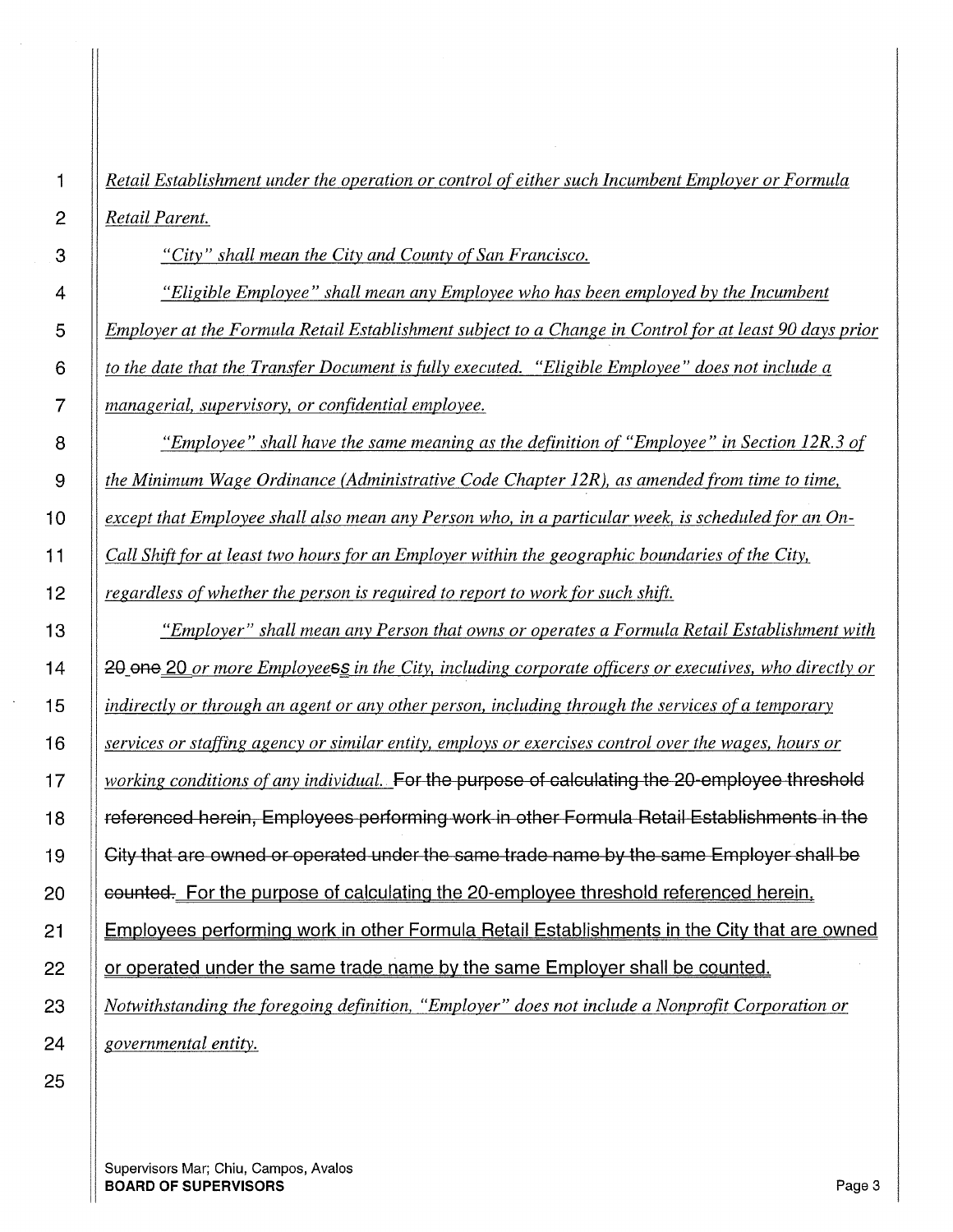*"Employment Commencement Date" shall mean the date on which an Eligible Employee retained by the Successor Employer as required in this Article 33F commences employment triggering the commencement of the 90-day retention period for the Successor Employer.* 

*We are The Theorem in a Formula Retail Establishment" shall mean a business located in San Francisco that falls under the Planning Code's definition of "Formula Retail Use," as amended from time to time, except* **that the business must have at least 20 retail sales establishments located worldwide.** 

*"Formula Retail Parent" shall mean any Person who owns or controls the Incumbent Employer.* 

*"Full-time" shall mean 35 or more hours of work in each work week.* 

*"Incumbent Employer" shall mean the Employer that owns, controls, and/or operates the Formula Retail Establishment prior to the Change in Control,* provided that the Employer has 12 | employed 200 or more Employees during the 90 days of operation prior to the Change in 13 | Control. For the purpose of calculating the 200-employee threshold referenced herein, 14 | Employees performing work in other Formula Retail Establishments in the City that are owned 15 | or operated under the same trade name by the same Employer shall be counted.

*"Nonprofit Corporation" shall mean a nonprofit corporation, duly organized, validly existing and in good standing under the laws of the jurisdiction of its incorporation and (if a foreign***)** *corporation) in good standing under the laws of the State of California, which corporation has established and maintains valid nonprofit status under Section 501 (c)(3) of the United States Internal Revenue Code, as amended from time to time, and all rules and regulations promulgated under such Section.* 

*"On-Call Shift" shall mean any work shift for which an Employee must, less than 24 hours in advance of the start of the shift. either contact the Employer or wait to be contacted by the Employer to learn whether the Employer requires the Employee to report to work for the shift.* 

*"Part-time" shall mean fewer than 35 hours of work in each work week.*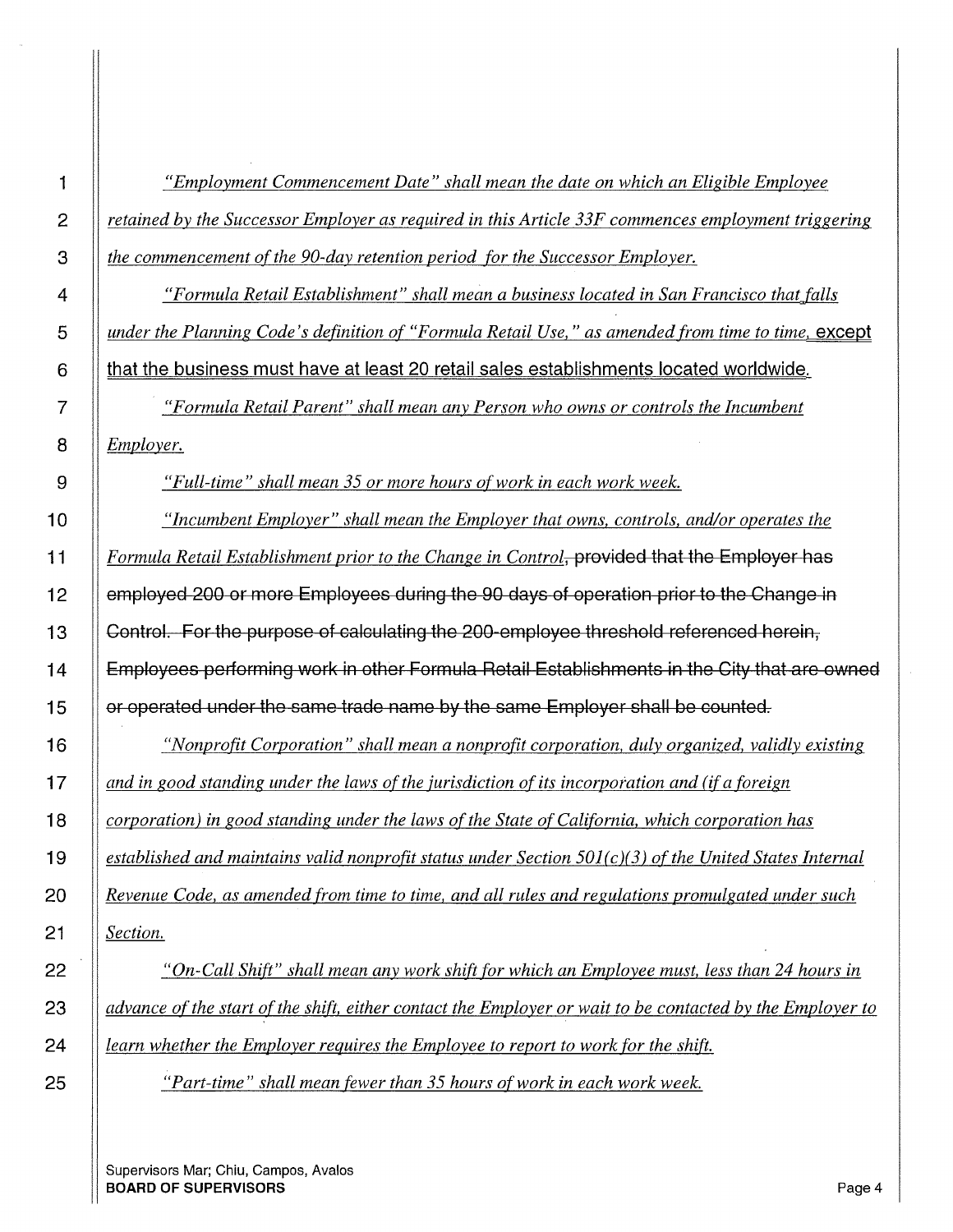*"Person" shall mean an individual, proprietorship, corporation, partnership, limited partnership, limited liability partnership or company, trust, business trust, estate, association, joint venture, agency, instrumentality, or any other legal or commercial entity, whether domestic or foreign.* 

*"Property Services Contractor" shall mean any contractor or subcontractor of an Employer that provides janitorial and/or security services to the Employer at a Formula Retail Establishment in San Francisco covered by this Article 33F.* 

*"Successor Employer" shall mean the Employer that owns, controls, and/or operates the Formula Retail Establishment after the Change in Control.* 

*"Transfer Document" shall mean the purchase agreement or other document(s) effecting the Change in Control.* 

## *SEC. 3300F.3. OFFERING ADDITIONAL WORK TO PART-TIME EMPLOYEES.*

*(a) Subject to the limitations herein, before hiring new Employees or using contractors or a temporary services or staffing agency to perform work in a Formula Retail Establishment, an Employer shall first offer the additional work to existing Part-time Employee(s) if'* (1) *the Part-time Employee(s) are qualified to do the additional work, as reasonably determined by the Employer and (2) the additional work is the same or similar to work the Employee(s) have performed for the Formula Retail Establishment. This Section 3300F.3 requires Employers to offer to Part-time Employees only the number of hours required to give the Employee 35 hours of work in a week.* 

*(b) An Employer has discretion to divide the additional work hours among Part-time Employees consistent with this section.* 

*(c) A Part-time Employee may, but is not required to, accept the Employer's offer of additional work hours under this Section.*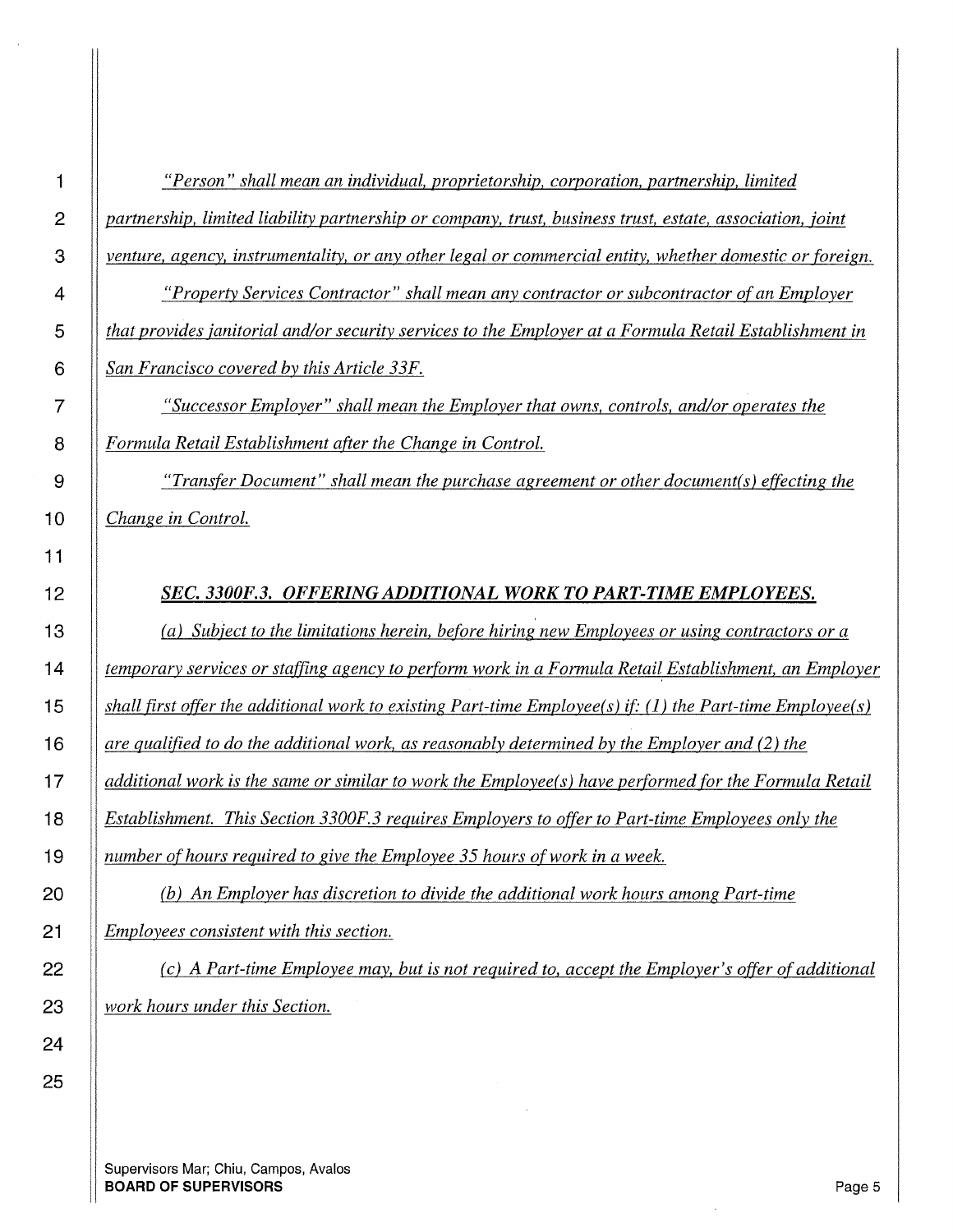*(d) When this Section requires an Employer to offer additional work hours to existing Part-time Employees, the Employer shall make the offer in writing and shall retain each written offer no less than*  **i** three **four** *years as required under Section 3300F.8.* 

*(e) The requirements imposed by this Section 3300F.3 shall apply to Property Services Contractors as to work performed in San Francisco at a Formula Retail Establishment covered by this Article 33F, under a contract with an Employer. An Employer shall include in any such contract executed on or after the operative date of this Article 33F,* (1) *a provision requiring the Property Services Contractor to comply with this Section and (2) a copy of this Section. The Employer shall retain copies of such contracts for a period of not less than* three **four** *years following the expiration or* **1 O** *termination of the contract, and make such copies available to the Agency for inspection upon request. In addition, Sections 3300F.7, 3300F.8, 3300F.9, 3300F.10, 3300F.ll, and 3300F.12 of this Article shall apply to a Property Services Contractor as ifit is an Employer for purposes of notice, record retention, compliance, investigation, and enforcement of the requirements of this Section 3300F.3.* 

## *SEC. 3300F.4. RETENTION OF EMPLOYEES UPON CHANGE IN CONTROL.*

*(a) The Incumbent Employer shall, concurrent with the date that the Transfer Document is fully executed, provide to the Successor Employer a list ("Retention List") that includes the name, contact linformation, date of hire, rate of pay, average number of hours worked per week in the six months prior to the Change in Control, and employment occupation classification of each Eligible Employee. For purposes of this subsection (a), contact information shall include but need not be limited to the Eligible Employee's phone number, home address and email address.* 

*(b) The Successor Employer shall employ each Eligible Employee identified on the Retention List to work in the Formula Retail Establishment, under the same terms of employment with respect to job classification, compensation, and number of work hours that governed the Eligible Employee and Incumbent Employer, and as otherwise required by law. The Successor Employer shall continue to*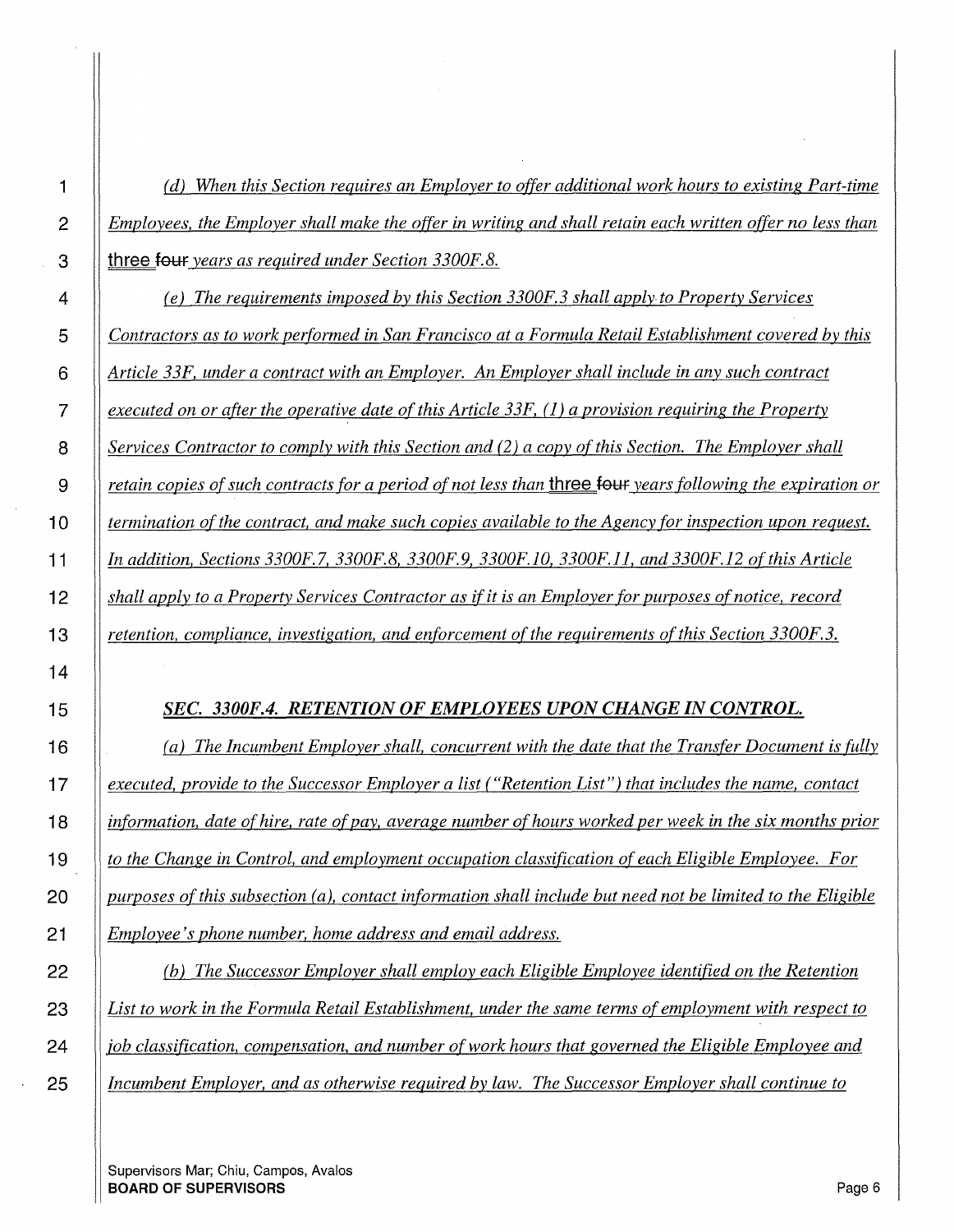*employ the Eligible Employees in the Retail Formula Establishment for a period of90 days from the Employee Commencement Date, consistent with the following provisions:* 

(1) *The Successor Employer shall make the offer of employment in writing;* 

*(2) If the Eligible Employee declines to accept the offer of employment, the Successor Employer's obligation to offer employment to the Eligible Employee shall be deemed satisfied;* 

*(3) The requirements of this Article 33F shall apply whether the Successor Employer operates the Formula Retail Establishment in the same location or relocates to another location, so long as that other location is in San Francisco; and* 

*( 4) The requirement that the Successor Employer employ Eligible Employees from the Retention List shall remain in effect notwithstanding any delay in the Successor Employer's opening the Formula Retail Establishment due to relocation, remodeling, or other reason, provided that this requirement shall terminate three years from the date that the Transfer Document is fully executed.* 

## *SEC. 3300F.5. TRANSITION EMPLOYMENT PERIOD.*

*(a) If the Successor Employer determines that it requires fewer Eligible Employees than were employed by the Incumbent Employer, the Successor Employer shall retain Eligible Employees by seniority based on the date of hire by the Incumbent Employer or, ifthere is an applicable collective*  **1 8** *bargaining agreement, pursuant to that agreement.* 

*(b) During the 90-day transition employment period established in Section 3300F.4, the Successor Employer may not discharge without cause an Eligible Employee retained pursuant to this Article 33F.* 

*(c) The Successor Employer may not employ any individual other than an Eligible Employee in the Eligible Employee's job classification for the Formula Retail Establishment from the date that the Transfer Document is fully executed until 90 days after the Successor Employer opens the business to the public.*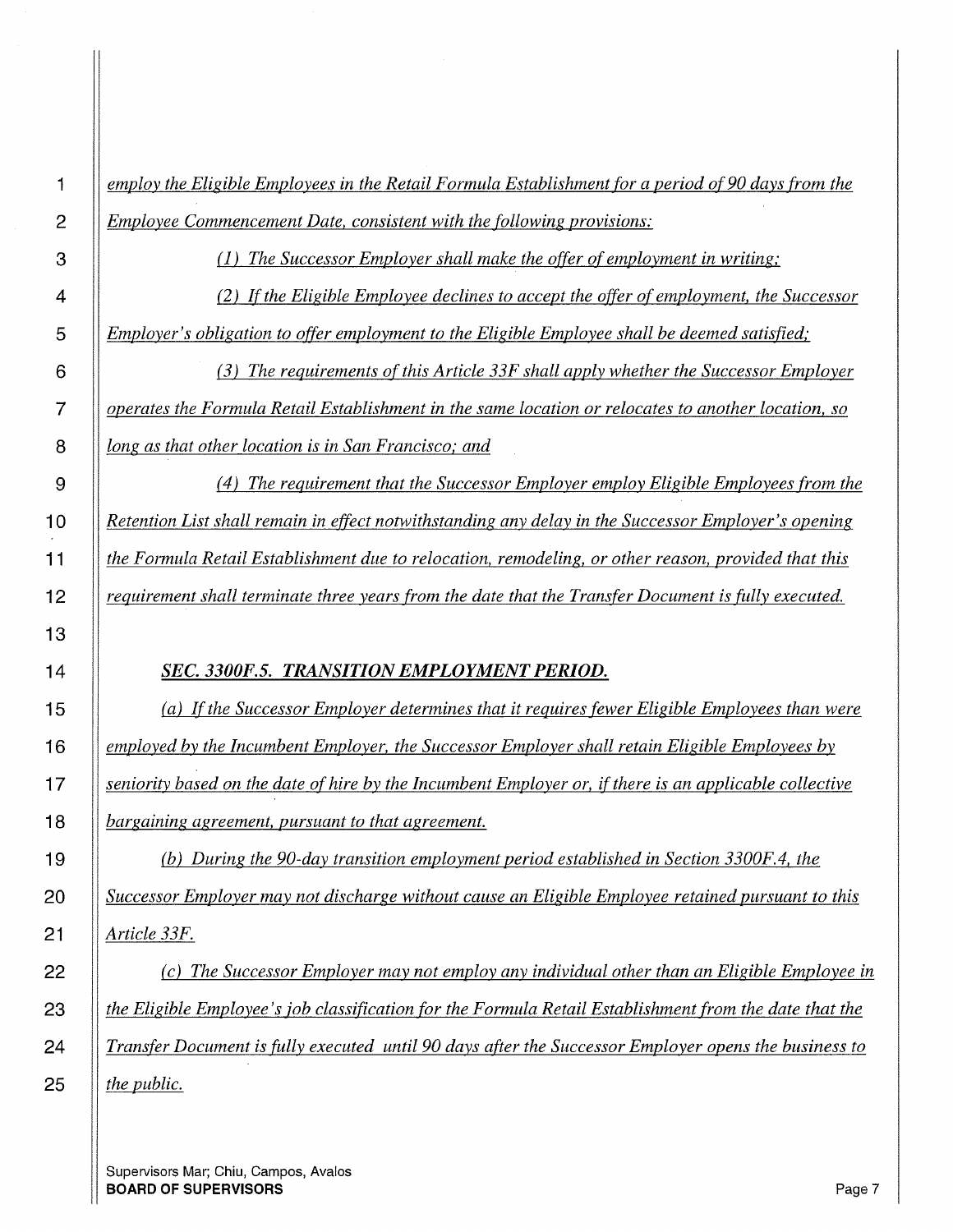#### *SEC. 3300F.6. NOTICE OF CHANGE IN CONTROL.*

*(a) The Incumbent Employer shall post public notice of the Change in Control at the location of the affected Formula Retail Establishment within 24 hours of the date that the Transfer Document is fully executed. The Incumbent Employer shall be responsible for keeping the public notice posted before the Change in Control and the Successor Employer shall be responsible for doing so after the Change in Control. The notice of Change in Control shall remain posted for at least 30 days.* 

*(b) Notice shall include, but not be limited to, the name of the Incumbent Employer and its contact information, the name of the Successor Employer and its contact information, the U.S. Postal and electronic mailing addresses that Eligible Employees may use to provide their updated contact information, and the effective date of the Change in Control.* 

*(c) Notice shall be posted in a conspicuous place at the Formula Retail Establishment so as to be readily viewable by Eligible Employees and other employees, customers, and members ofthe public.* 

*(d) Successor Employers shall maintain the Retention List of Eligible Employees entitled to employment for the 90 day transition period, including updated contact information provided by Eligible Employees, until the expiration of the retention rights of all Eligible Employees on the list.* 

*(e) The Employer who pays the wages of Eligible Employees for the first time after the Transfer Document is fully executed shall provide with the paycheck notice of the rights of Eligible Employees under this Article.* 

## *SEC. 3300F.7. NOTICE OF EMPLOYEE RIGHTS.*

*(a) The Agency shall, no later than the operative date of this Article 33F, publish and make available to Employers, in English, Spanish, Chinese, Tagalog, and any other language spoken by more than 5% of the San Francisco work force, a notice suitable for posting by Employers in the workplace informing Employees of their rights under this Article. The Agency shall update this notice on*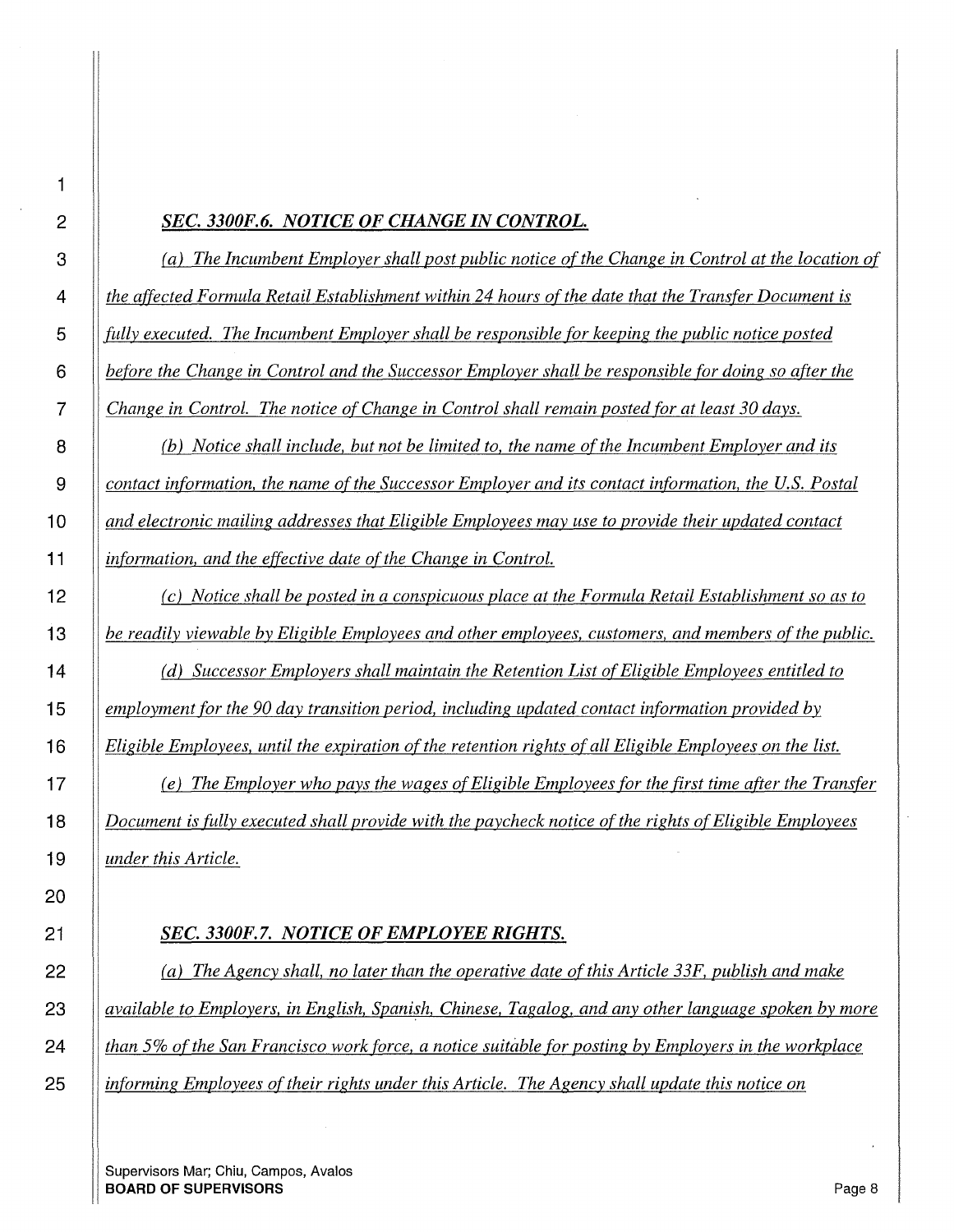*December 1 of any year in which there is a change in the languages spoken by more than 5% of the San Francisco workforce.* 

*(b) Every Employer shall post in a conspicuous place at any workplace or job site where any of its Employees works the notice prepared by the Agency under subsection (a) informing Employees of their rights under this Article 33F in English, Spanish, Chinese, Tagalog and any other language spoken by at least five percent of the Employees at the workplace or job site.* 

#### *SEC. 3300F.8. REQUIREMENTS GOVERNING RETENTION OF RECORDS.*

*(a) Employers shall retain employment and payroll records pertaining to current and former*  **10** *Employees for no less than* **three <del>four</del>** *years.* 

*(b) Employers shall retain copies of written offers to current and former Part-time Employees for additional work hours under Section 3300F.3 for no less than three four years.* 

*(c) Each Successor Employer shall retain a copy of offers of employment to Eligible Employees equired after a Change of Control as provided in Section 1300F.4 for no less than three four years from the date that the Successor Employer made the offer.* 

*(d) Successor Employers shall retain the Retention List of Eligible Employees entitled to lemployment for the 90-day transition period for no less than three four years from the date the Successor Employer received the list from the Incumbent Employer.* 

*(e) Employers, Incumbent Employers and Successor Employers shall allow the Agency access to records relating to their obligations under this Article 33F, with appropriate notice and at a mutually agreeable time, to enable the Agency to monitor compliance with the requirements of this Article.* 

## *SEC. 3300F.9. RETALIATION PROHIBITED.*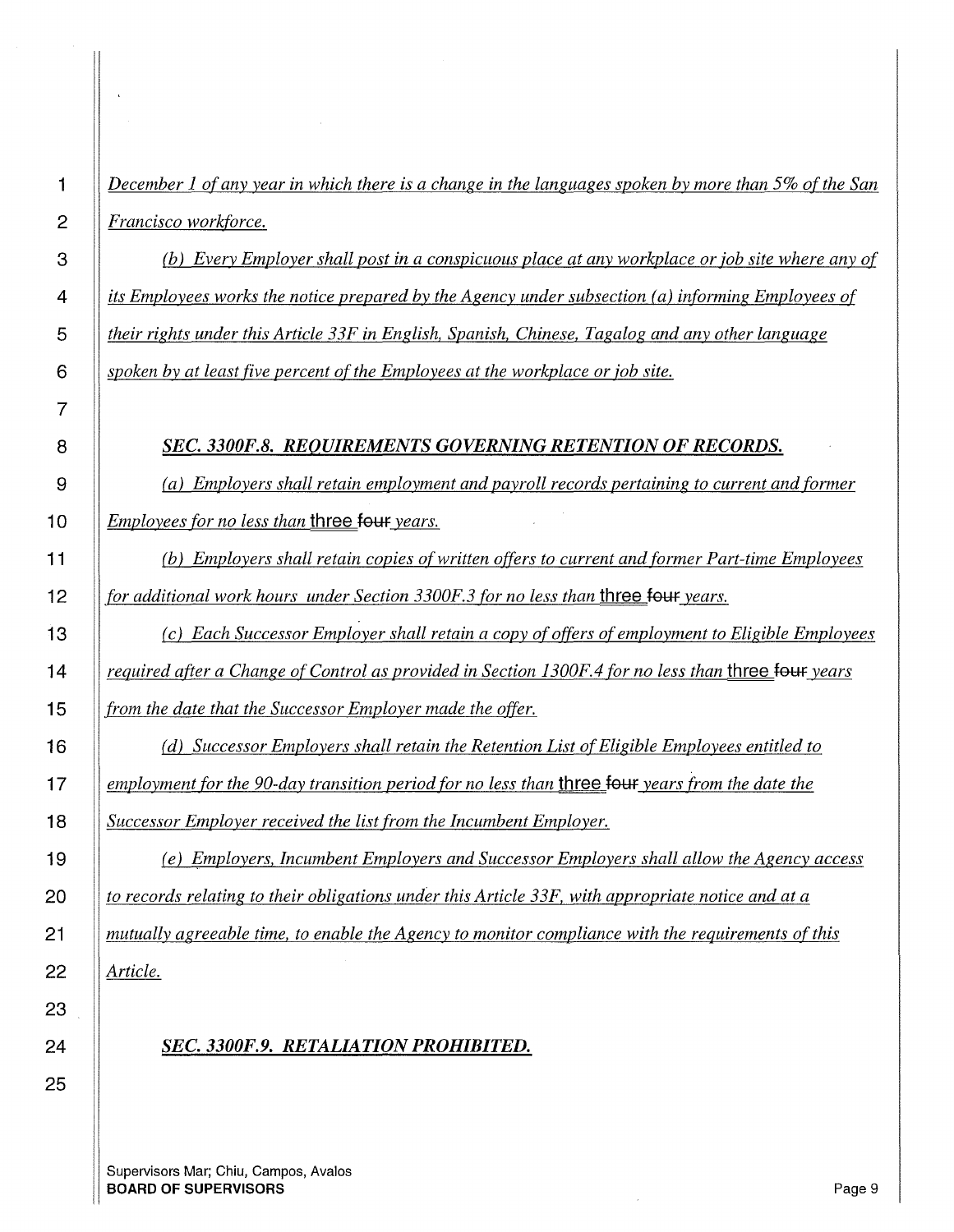| $\overline{2}$ | against any person in retaliation for exercising rights protected under this Article 33F. Rights           |
|----------------|------------------------------------------------------------------------------------------------------------|
| 3              | protected under this Article include, but are not limited to: the right to file a complaint or inform any  |
| 4              | person about any party's alleged noncompliance with this Article; and the right to inform any person of    |
| 5              | his or her potential rights under this Article and to assist him or her in asserting such rights.          |
| 6              | Protection of this Section 3300F.9 shall apply to any person who mistakenly, but in good faith, alleges    |
| $\overline{7}$ | noncompliance with this Article. Taking adverse action against a person within 90 days of the person's     |
| 8              | exercise of rights protected under this Article shall raise a rebuttable presumption that the party taking |
| $9\,$          | the adverse action did so in retaliation for the exercise of such rights.                                  |
| 10             |                                                                                                            |
| 11             | SEC. 3300F.10. INVESTIGATION AND ADMINISTRATIVE ENFORCEMENT BY THE                                         |
| 12             | <b>AGENCY.</b>                                                                                             |
| 13             | (a) Authority. The Agency is authorized to take appropriate steps to enforce and coordinate                |
| 14             | enforcement of this Article 33F, including the investigation of any possible violations of this Article.   |
| 15             | (b) Determination of Violation and Penalties.                                                              |
| 16             | Where the Agency has reason to believe that a violation has occurred, it may order<br>(I)                  |
| 17             | any appropriate temporary or interim relief to mitigate the violation or maintain the status quo pending   |
| 18             | completion of a full investigation, provided, however, that during the first six months following          |
| 19             | the operative date of this Article 33G, the Agency must issue warnings and notices to correct.             |
| 20             | (2) After investigating a possible violation of this Article 33F, and providing the                        |
| 21             | Employer, Incumbent Employer or Successor Employer the opportunity to respond to the allegations, if       |
| 22             | the Agency determines that a violation has occurred, it may issue a Determination of Violation. The        |
| 23             | Determination of Violation shall identify the violation and the factual basis for the determination. The   |
| 24             | Agency shall serve the Determination of Violation on the Employer, Incumbent Employer or Successor         |
| 25             | Employer by United States mail and the date of service shall be the date of mailing. In the                |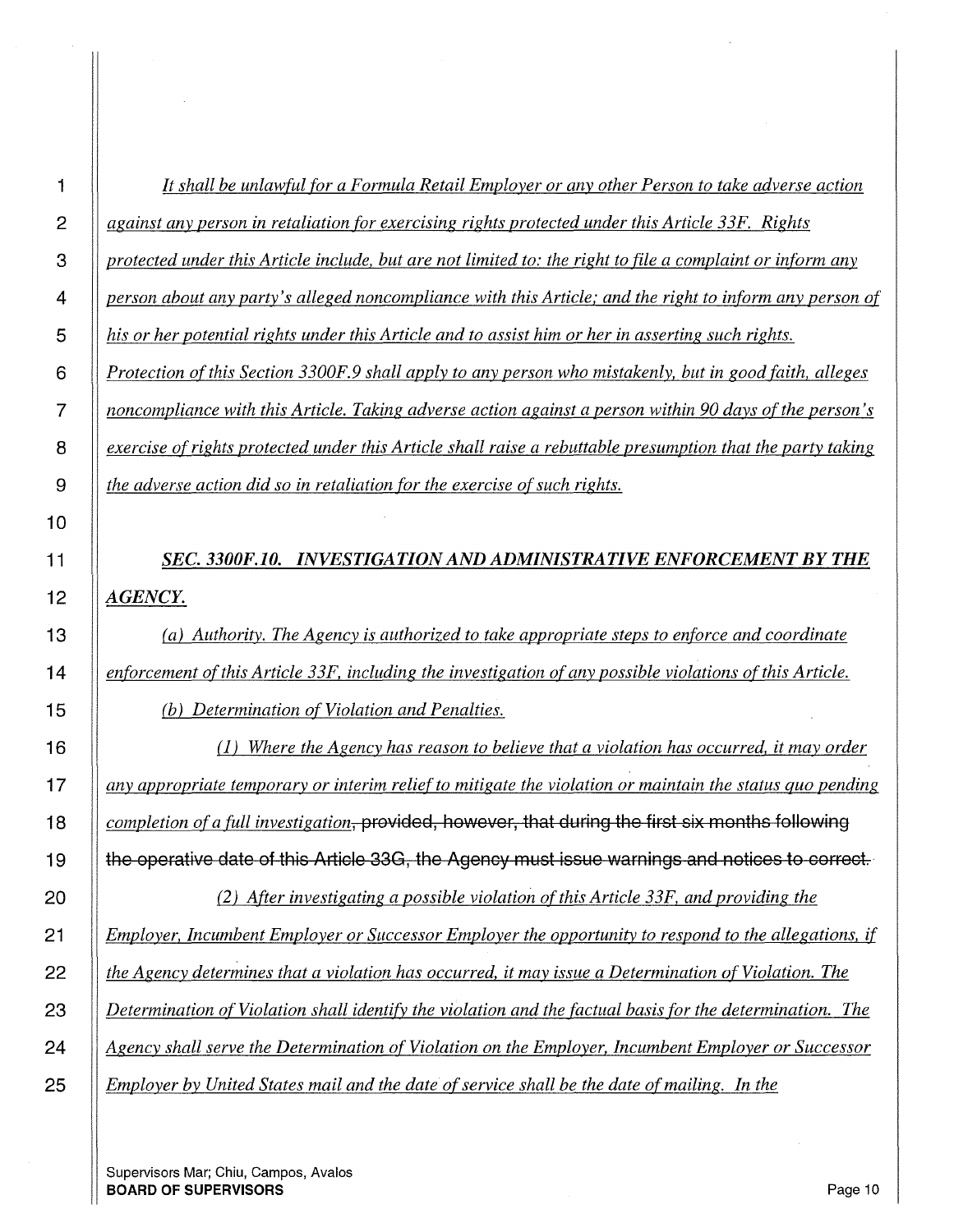*(c) Appeal Procedure. An Employer, Incumbent Employer or Successor Employer may appeal from a Determination of Violation in accordance with the following procedures:* 

13 (1) *Any appeal from a Determination of Violation (referred to in this subsection (c) as "Appeal") shall be filed in writing by the party filing the Appeal (referred to as "Appellant") within 15 days of the date of service of the Determination of Violation. Appellant shall file the Appeal with the City Controller and serve a copy on the Agency. Failure by the Appellant to submit a timely, written* ·· *Appeal shall constitute concession to the violation, and the violation shall be deemed final upon expiration of the 15-day period.* 

*(2) Following the filing of the Appeal and service ofa copy on the Agency, the Agency shall promptly afford Appellant an opportunity to meet and confer in good faith regarding possible resolution of the Determination of Violation in advance of further proceedings under this subsection (c), with the intention that such meeting occur within 30 days of the date the Appeal is filed if feasible.* 

**(3)** After the expiration of 30 days following the date the Appeal is filed, any party may *request in writing, with concurrent notice to all other parties, that the Controller appoint a hearing*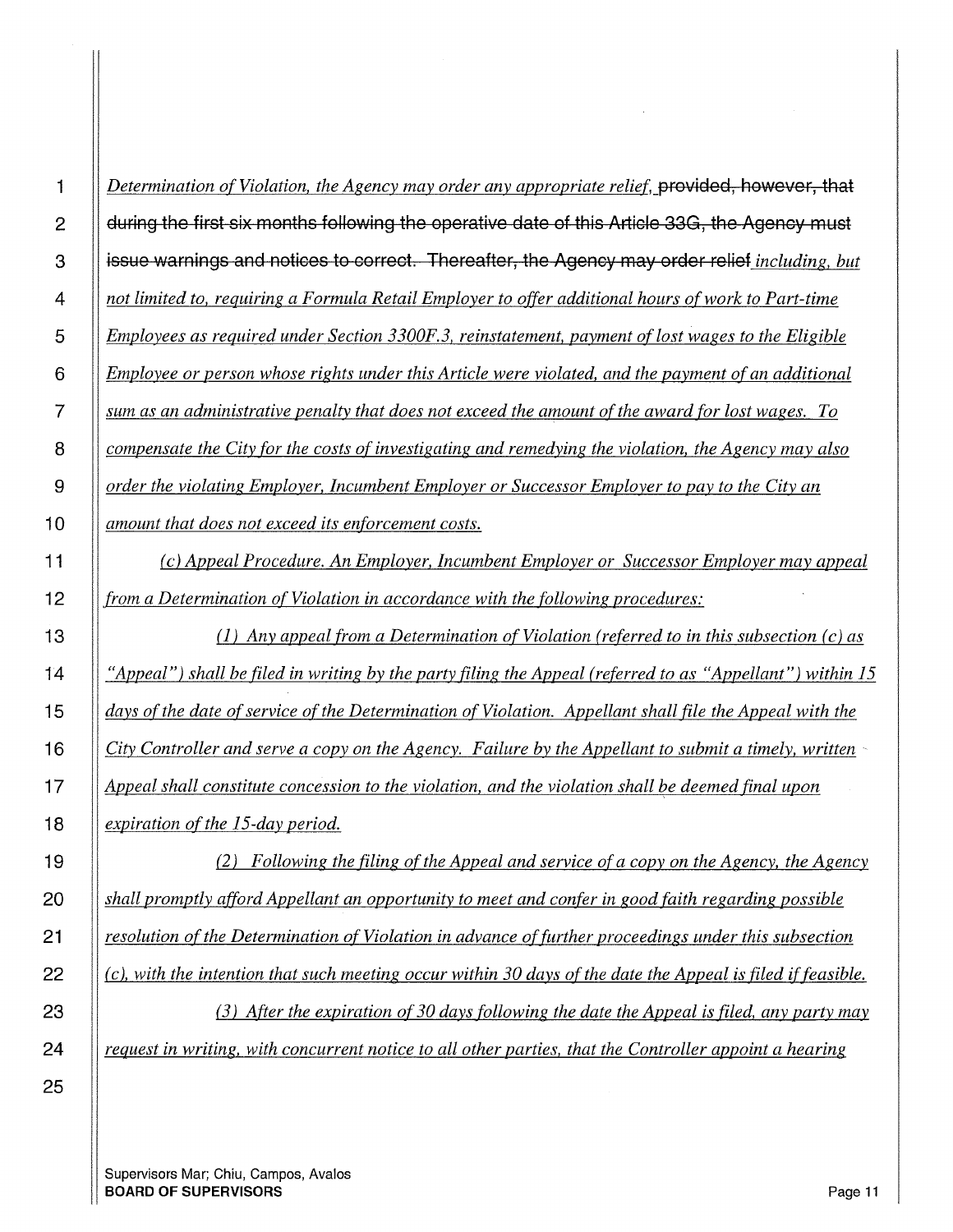*officer to hear and decide the appeal. If no party requests appointment of a hearing officer, the Notice of Violation shall be deemed final on the 60th day after the date the Appeal is filed.* 

*(4) Within 15 days of receiving a written request for appointment of a hearing officer, the Controller shall appoint an impartial hearing officer who is not part ofthe Agency and immediately notify the Agency and Appellant, and their respective counsel or authorized representative if any, ofthe appointment. The appointed hearing officer shall be an Administrative Law Judge with not fewer than two years' experience in labor or employment law and/or wage and hour matters, or an attorney with not fewer than five years' experience in labor or employment law and/or wage and hour matters.* 

*(5) The hearing officer shall promptly set a date for a hearing. The hearing must commence within 45 days of the date of the Controller's notice of appointment of the hearing officer, and conclude within 75 days of such notice. The hearing officer shall conduct a fair and impartial evidentiary hearing in conformance with the time limitations set forth in this subsection (c)(5) and in any applicable rules and regulations, so as to avoid undue delay in the resolution of any Appeal. The hearing officer shall have the discretion to extend the times under this subsection (c )(5 ), and any time requirements under any applicable rules and regulations, only upon a determination of good cause.* 

*(6) Appellant shall have the burden of proving by a preponderance of the evidence that let the basis for the Determination of Violation, and/or the amount of lost wages, interest, or penalty let in the basis for the Determination of Violation, and/or the amount of lost wages, interest, or penalty payments at issue in the Appeal,* is *incorrect.* 

*(7) Within 30 days of the conclusion of the hearing, the hearing officer shall issue a written decision affirming, modifying, or dismissing the Determination of Violation. The decision of the hearing officer shall consist of findings and a determination. The hearing officer's findings and determination shall be the final administrative determination.* 

*(8) Appellant may appeal a final administrative determination only by filing in San Francisco Superior Court a petition for a writ of mandate under California Code of Civil Procedure, section 1094.5, et seq., as applicable and as may be amended from time to time.*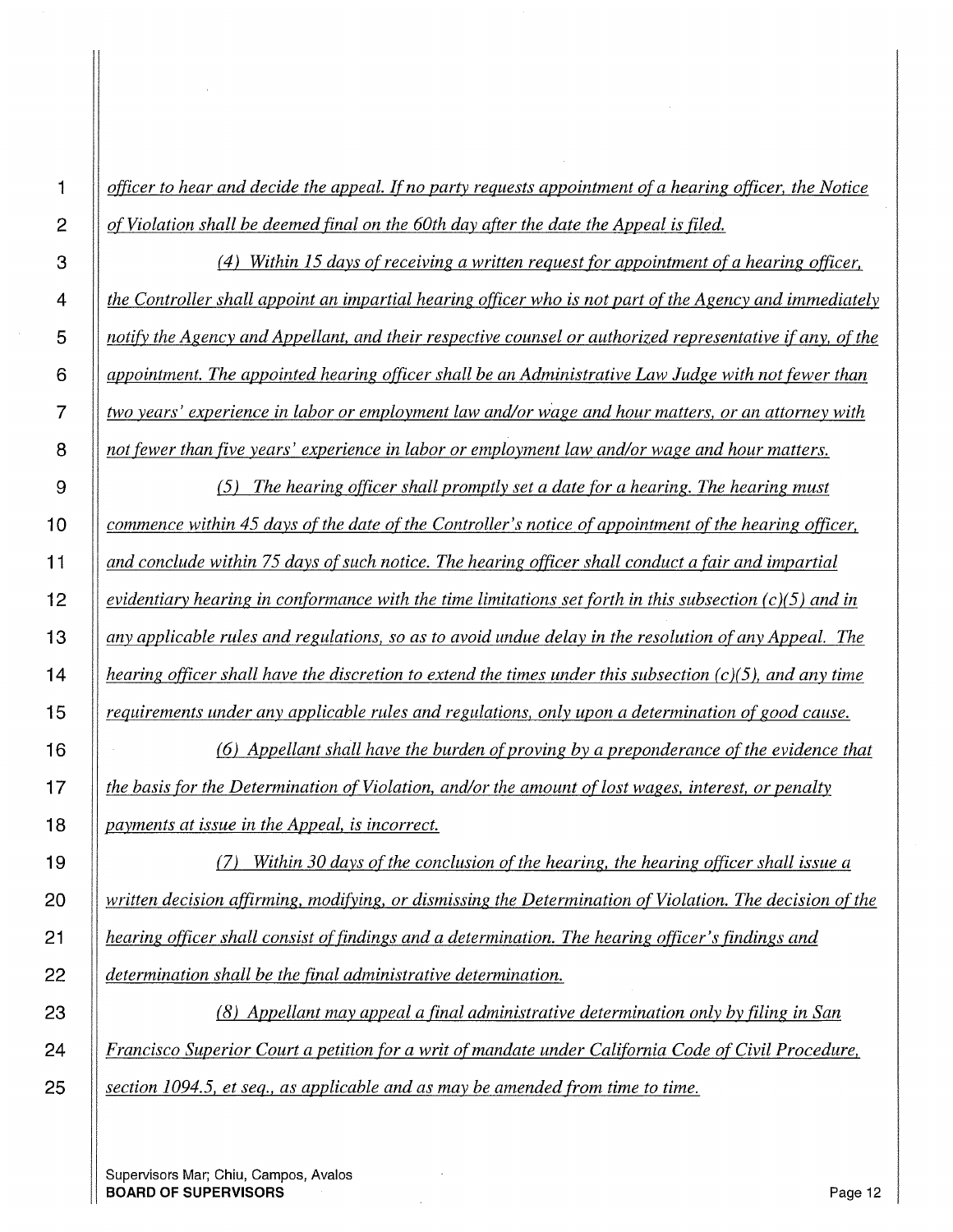| 1              | (9) Failure to appeal a Determination of Violation shall constitute a failure to exhaust                  |
|----------------|-----------------------------------------------------------------------------------------------------------|
| $\overline{c}$ | administrative remedies, which shall serve as a complete defense to any petition or claim brought by      |
| 3              | the Employer, Incumbent Employer or Successor Employer against the City regarding the Agency's            |
| 4              | Determination of Violation.                                                                               |
| 5              | (10) A Property Services Contractor, and an Employer that has a contract with the                         |
| 6              | Property Services Contractor, shall be jointly and severally liable for all amounts due pursuant to a     |
| $\overline{7}$ | Determination of Violation finding a violation by the Property Services Contractor under this Article or  |
| 8              | a court judgment thereon. The Agency shall first exhaust all reasonable remedies to collect the amount    |
| 9              | due from the Property Services Contractor before pursuing the claim against the Employer.                 |
| 10             | Compliance. Where prompt compliance with a Determination of Violation is not<br>(d)                       |
| 11             | forthcoming, the Agency may take any appropriate enforcement action to secure compliance, including       |
| 12             | referring the action to the City Attorney to consider initiating a civil action pursuant to Section       |
| 13             | 3300F.12.                                                                                                 |
| 14             | (e) Reporting Violations. An Employee or Eligible Employee or any individual who has reason               |
| 15             | to believe that a violation of this Article has occurred may report to the Agency any suspected violation |
| 16             | of this Article. The Agency shall encourage reporting pursuant to this subsection (e) by keeping          |
| 17             | confidential, to the maximum extent permitted by applicable laws, the name and other identifying          |
| 18             | information of the individual reporting the suspected violation; provided, however, that with the         |
| 19             | authorization of the reporting individual, the Agency may disclose his or her name and identifying        |
| 20             | information as necessary to enforce this Article or for other appropriate purposes.                       |
| 21             |                                                                                                           |
| 22             | SEC. 3300F.11. AUTHORITY OF AGENCY TO IMPOSE ADMINISTRATIVE FINES.                                        |
| 23             | (a) The Labor Standards Enforcement Officer or a designee of that Officer may impose an                   |
| 24             | administrative fine of up to \$500 per Eligible Employee employed by the Employer, Incumbent              |

*Employer, or Successor Employer for violating any of the following requirements of this Article 33F:* 

Supervisors Mar; Chiu, Campos, Avalos **BOARD OF SUPERVISORS Page 13**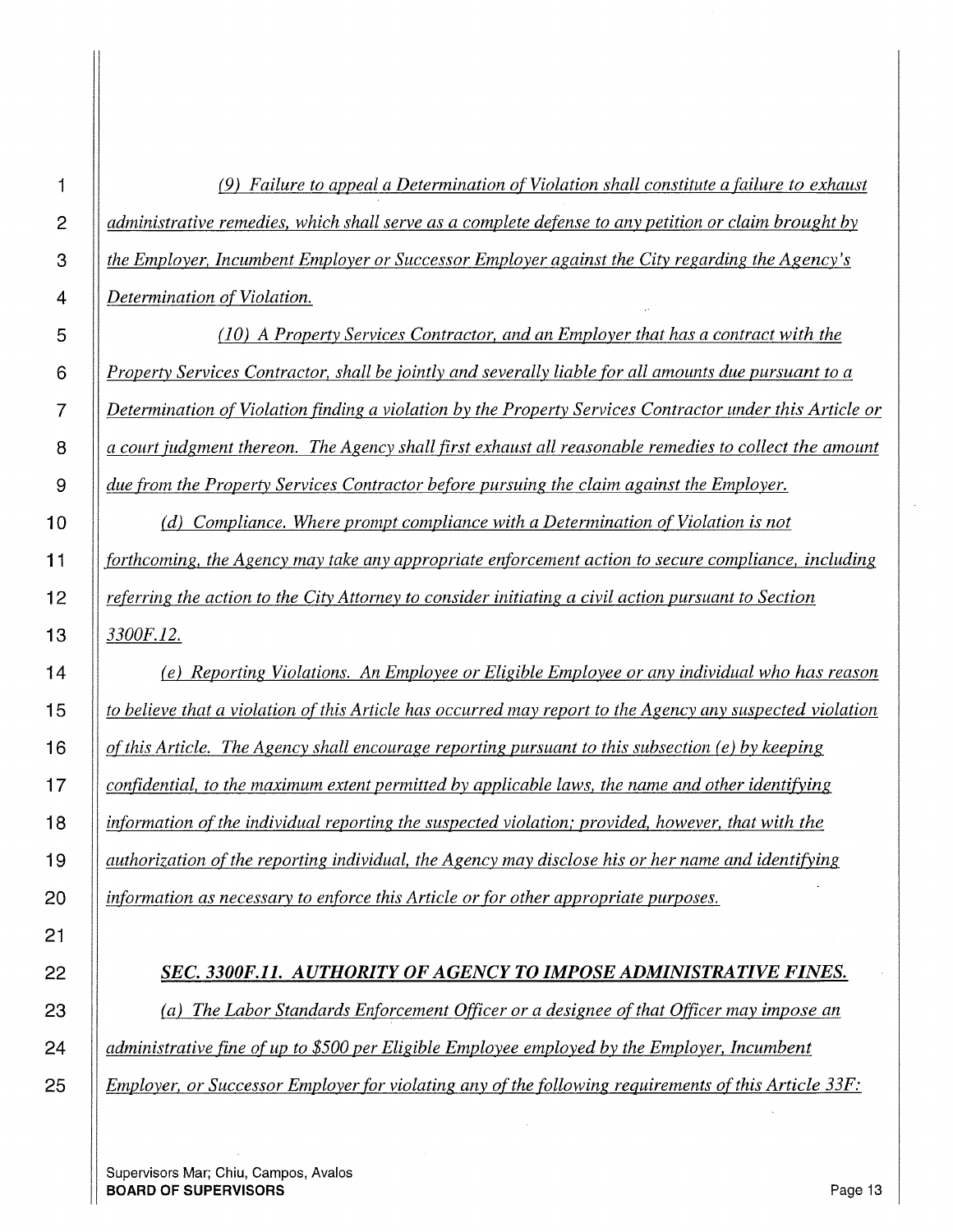(1) *The requirements under Section 3300F.4 that an Incumbent Employer provide a Successor Employer a list identifying Eligible Employees and information regarding their employment, and that the list be provided concurrent with the date of final execution of the Transfer Document;* 

*(2) The requirement under Section 3300F.6 that the Incumbent Employer and Successor Employer post notice ofa Change in Control;* 

*(3) The requirement under Section 3300F.6 that the Employer provide notice of the rights of Eligible Employees under this Article with the first paycheck after the Transfer Document is' fully executed;* 

*(4) The requirement under Section 3300F.7 that an Employer post notice of the rights of Employees under this Article 33F, with each day that the notice is not posted deemed a separate violation but only ifthe Agency gave the Employer notice that continued violations would authorize a citation under this subsection (a); and* 

*(5) The requirement under Section 3300F.8 that an Employer make available to the Agency employment and payroll records.* 

*(6) The requirement under Section 3300F.3 that an Employer make the offer of*  **1 6** *additional hours in writing.* 

*(b) Administrative Code Chapter 100, "Procedures Governing the Imposition of Administrative Fines," as it may be amended from time to time, is hereby incorporated in its entirety and shall govern the imposition, enforcement, collection, and review of administrative citations issued to enforce the provisions of this section 3300F. I 1 or any rule or regulation adopted relating to the provisions enumerated in subsections (a)(l )-(6) ofthis Section 3300.Fl 1.* 

## *SEC. 3300F.12. CIVIL ENFORCEMENT.*

*The City Attorney,* **any person aggrieved by a violation of this Article 33F, any entity a 25 member of •1.1hich is aggrieved by a violation of this Article, or any other person or entity acting**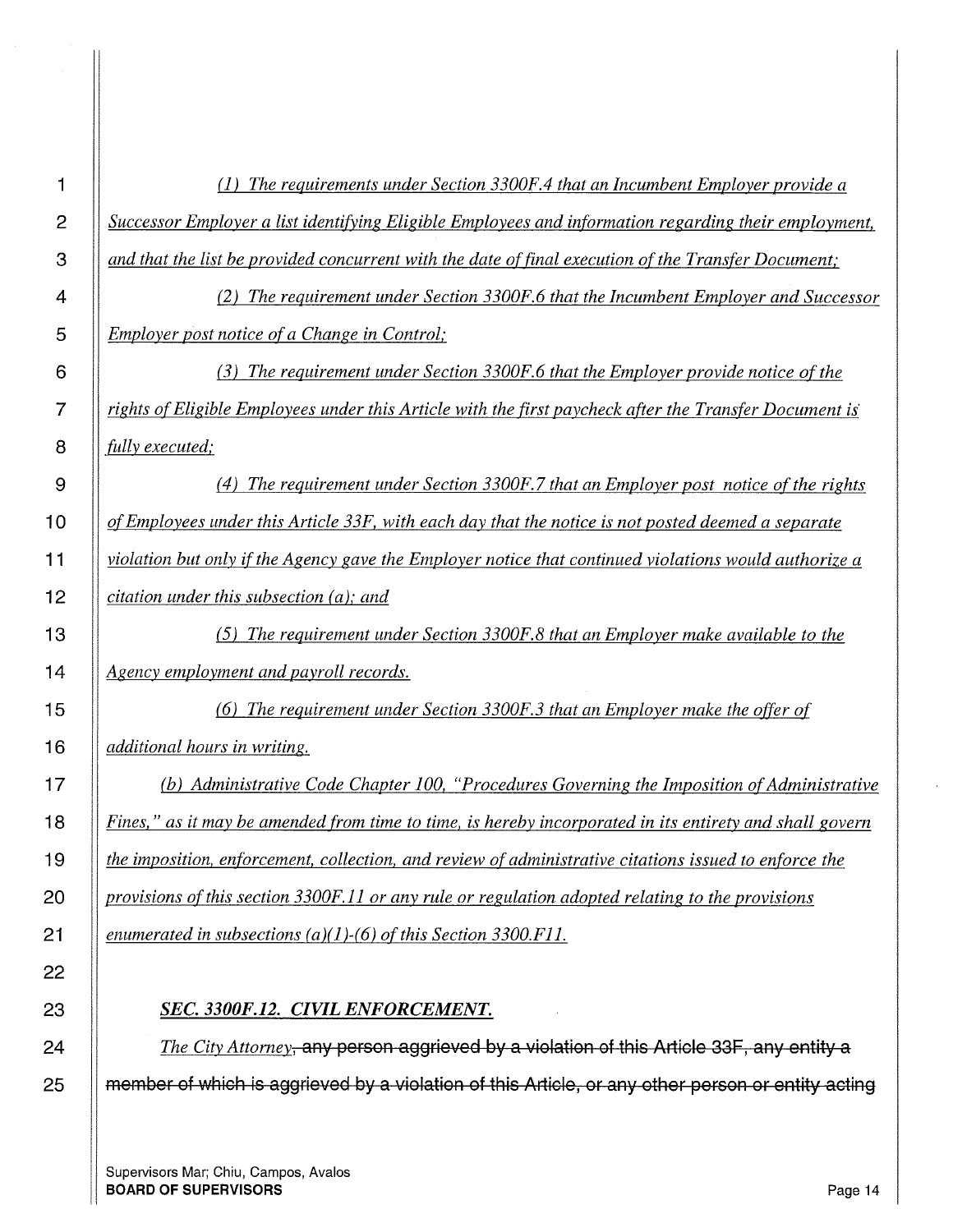1 on behalf of the publio as provided for under applicable state lavv, *may bring a civil action in a court of competent jurisdiction against an Employer, an Incumbent Employer or a Successor Employer for violating any requirement of this Article and, upon prevailing, shall be entitled to such legal or equitable relief as may be appropriate to remedy the violation including, without limitation, the payment oflost wages, the payment of an additional sum as a civil penalty not to exceed the amount a awarded for lost wages, and reinstatement in employment and/or injunctive relief, and shall be awarded reasonable attorneys' fees and costs;* provided, however, that any person or entity 8 | enforcing this Article on behalf of the public as provided for under applicable state law shall,  $\parallel$  upon prevailing, be entitled only to equitable, injunctive or restitutionary relief, and reasonable **attorneys' fees and costs.** 

## *SEC. 3300F.13. AGENCY MAY ADOPT REGULATIONS.*

*The Agency may promulgate appropriate guidelines or rules to implement this Article 33F. Such guidelines or rules shall be consistent with this Article and may be relied on by Employers, Employees, and other persons to determine their rights and responsibilities under this Article. Such guidelines or rules may establish procedures for ensuring fair, efficient, and cost-effective implementation and enforcement of this Article, including supplementary procedures for helping to inform Employees of their rights under this Article and for monitoring Employer compliance.* 

## 20 SEC. 3300F.14. WAIVER UNDER COLLECTIVE BARGAINING AGREEMENT.

**A** bona fide collective bargaining agreement may waive all or any portion of the || applicable requirements of this Article 33F, provided the agreement explicitly states the waiver || in clear and unambiguous terms.

## *SEC. 3300F.14&. NO LIMITATION OF OTHER RIGHTS AND REMEDIES.*

Supervisors Mar; Chiu, Campos, Avalos **BOARD OF SUPERVISORS** Page 15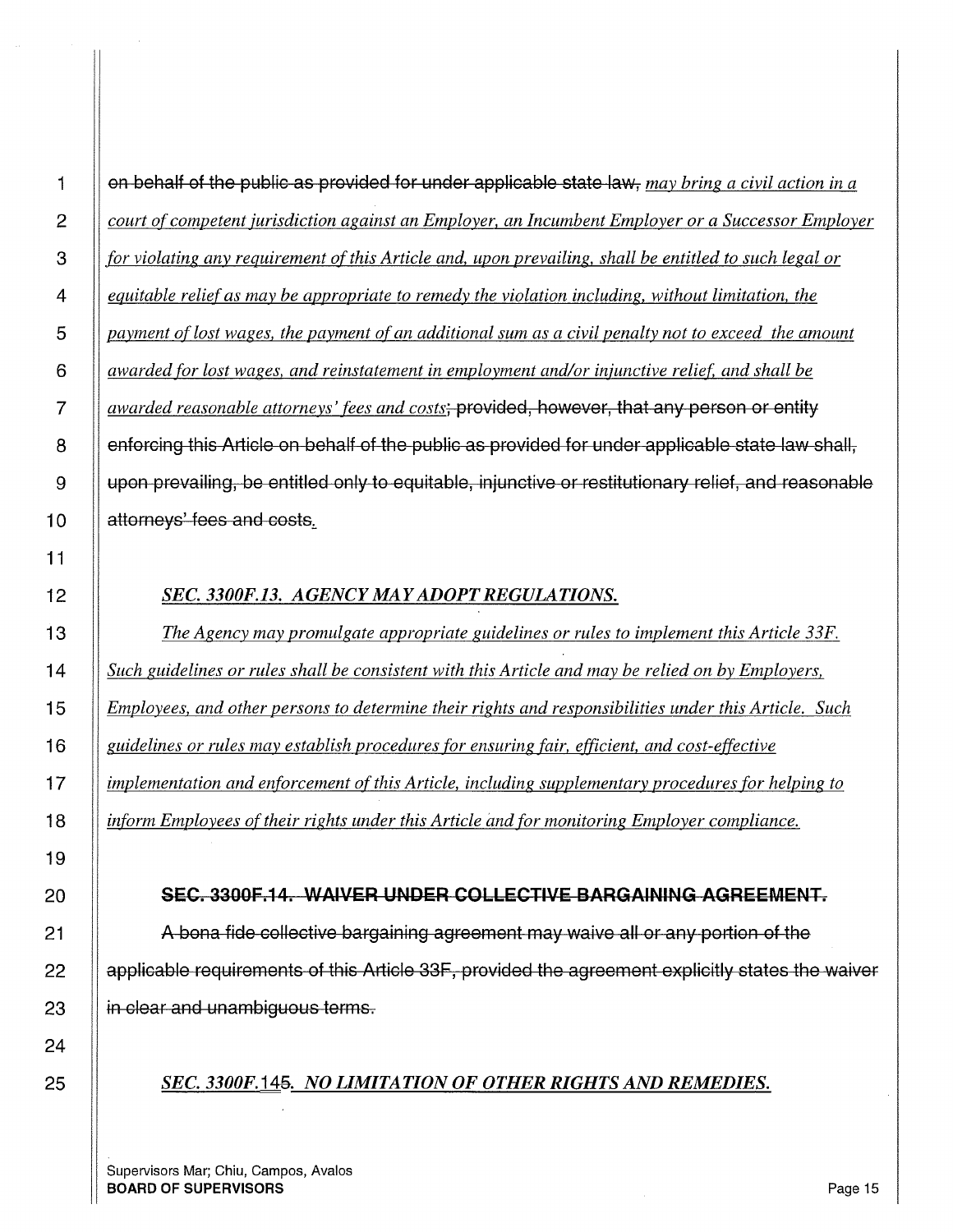*This Article 33F does not in any way limit the rights and remedies that the law otherwise provides to Employees, including but not limited to the rights to be free from wrongful termination and unlawful discrimination.* 

#### *SEC. 3300F.* **156.** *SEVERABILITY.*

*If any section, subsection, sentence, clause, phrase, or word of this Article 33F, or any application thereof to any person or circumstance, is held to be invalid or unconstitutional by a decision of a court of competent jurisdiction, such decision shall not affect the validity of the remaining portions or applications of the Article. The Board of Supervisors hereby declares that it would have passed this Article and each and every section, subsection, sentence, clause, phrase, and word not declared invalid or unconstitutional without regard to whether any other portion of this Article or application thereof would be subsequently declared invalid or unconstitutional.* 

## *SEC. 3300F.16+7. NO CONFLICT WITH FEDERAL OR STATE LAW.*

*Nothing in this Article 33F shall be interpreted or applied so as to create any right, requirement, power, or duty in conflict with any federal or state law.* 

## *SEC. 3300F.1748 UNDERTAKING FOR THE GENERAL WELFARE.*

*In enacting and implementing this Article 33F, the City is assuming an undertaking only to promote the general welfare. It is not assuming, nor is it imposing on its officers and employees, an obligation for breach of which it is liable in money damages to any person who claims that such breach proximately caused injury.* 

## *SEC. 3300F.* **18+9.** *OPERATIVE DATE.*

*This Article 33F shall become operative* **00180** *days after its effective date.*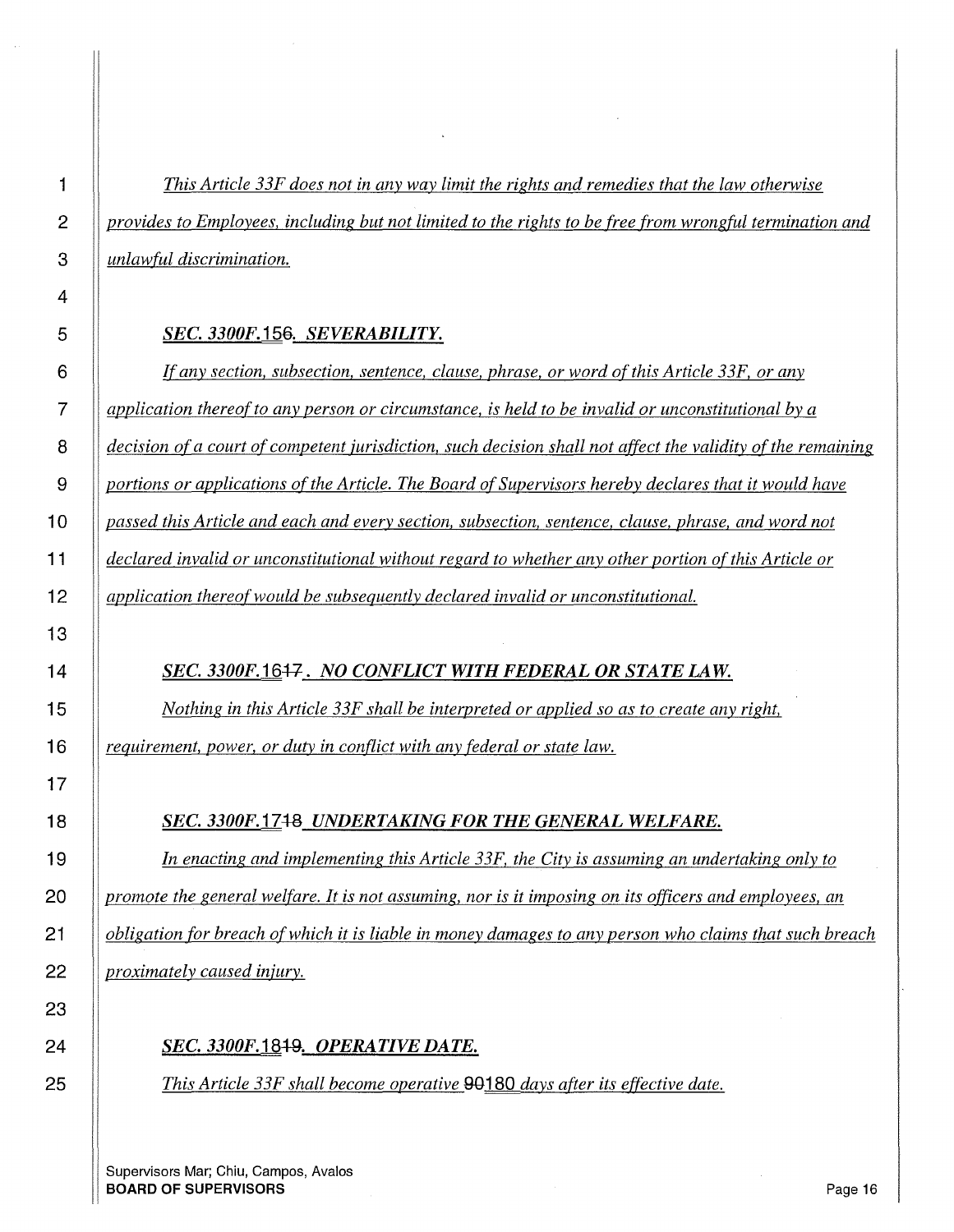By:

2 | Section 2. Effective and Operative Dates.

 $3$   $\parallel$  (a) Effective Date. This ordinance shall become effective 30 days after enactment. 4 | Enactment occurs when the Mayor signs the ordinance, the Mayor returns the ordinance 5 unsigned or does not sign the ordinance within ten days of receiving it, or the Board of 6 | Supervisors overrides the Mayor's veto of the ordinance.

7 (b) Operative Date. As stated in Section 3300F.18 of the Police Code, this ordinance 8  $\parallel$  shall become operative 90180 days after the effective date.

APPROVED AS TO FORM: DENNIS J. HERRERA, City Attorney

> **JOSHUA WHITE** Deputy City Attorney

14 n:\legana\as2014\ 1400283\00972280.doc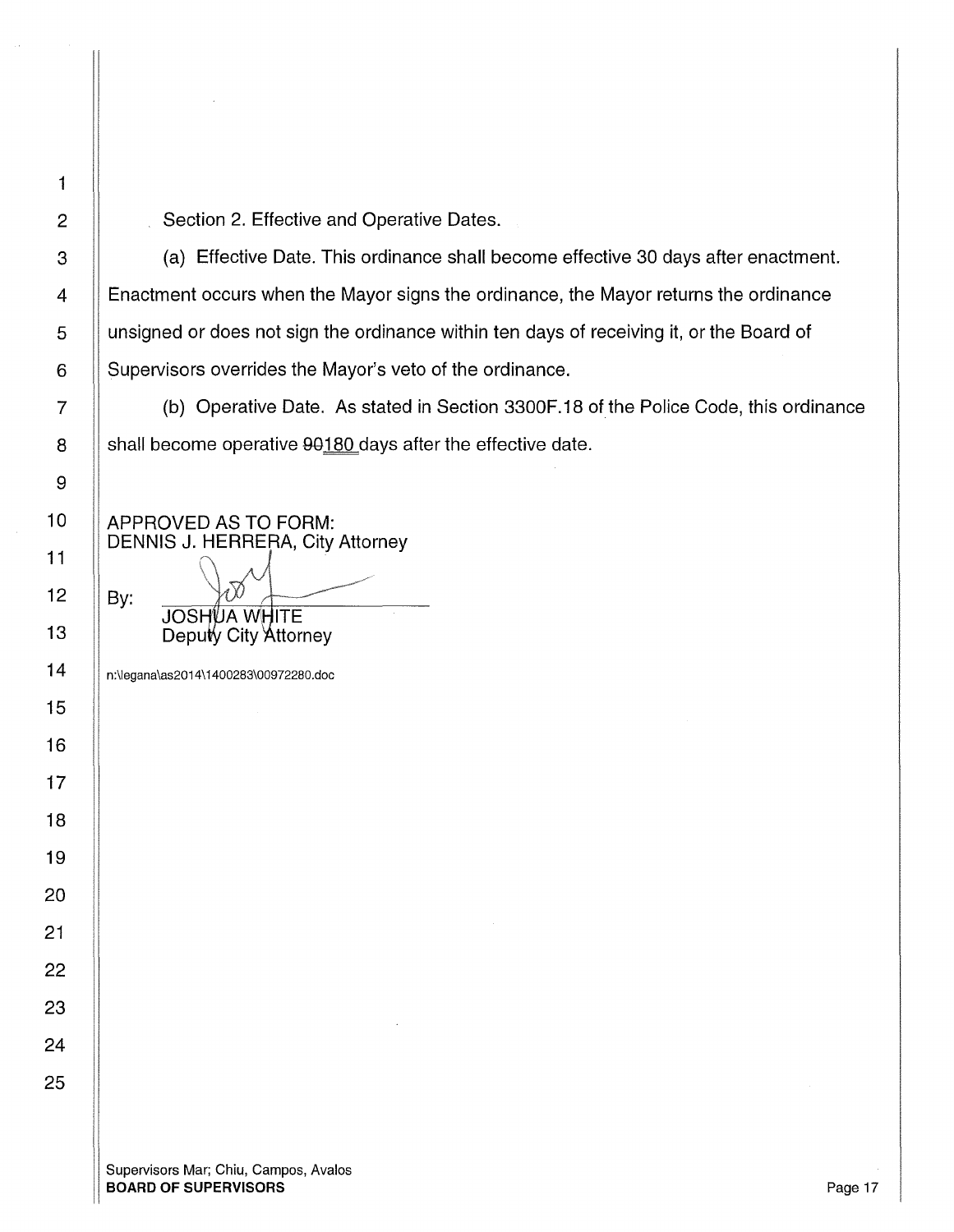

# **City and County of San Francisco Tails Ordinance**

City Hall 1 Dr. Carlton B. Goodlett Place San Francisco, CA 94102-4689

**File Number:** 140880 **Date Passed:** November 25, 2014

Ordinance amending the Police Code to regulate the operation of Formula Retail Establishments, including requiring employers to offer additional hours of work, when available, to current part-time employees; and requiring successor employers to retain employees for 90 days upon a change in control of the business.

November 12, 2014 Budget and Finance Committee -AMENDED, AN AMENDMENT OF THE WHOLE BEARING SAME TITLE

November 12, 2014 Budget and Finance Committee - CONTINUED TO CALL OF THE CHAIR AS AMENDED

November 17, 2014 Budget and Finance Committee - AMENDED, AN AMENDMENT OF THE WHOLE BEARING SAME TITLE

November 17, 2014 Budget and Finance Committee - RECOMMENDED AS AMENDED AS A COMMITTEE REPORT

November 18, 2014 Board of Supervisors -AMENDED

Ayes: 7 - Breed, Chiu, Cohen, Farrell, Mar, Tang and Wiener Noes: 3 - Avalos, Kim and Yee Excused: 1 - Campos

November 18, 2014 Board of Supervisors -AMENDED

Ayes: 10 -Avalos, Breed, Chiu, Cohen, Farrell, Kim, Mar, Tang, Wiener and Yee Excused: 1 - Campos

November 18, 2014 Board of Supervisors - NOT CONTINUED AS AMENDED

Ayes: 4 - Breed, Farrell, Tang and Wiener Noes: 6 - Avalos, Chiu, Cohen, Kim, Mar and Yee Excused: 1 - Campos

November 18, 2014 Board of Supervisors- PASSED ON FIRST READING AS AMENDED Ayes: 10 -Avalos, Breed, Chiu, Cohen, Farrell, Kim, Mar, Tang, Wiener and Yee Excused: 1 - Campos

November 25, 2014 Board of Supervisors - FINALLY PASSED Ayes: 10 -Avalos, Breed, Campos, Chiu, Farrell, Kim, Mar, Tang, Wiener and Yee Excused: 1 - Cohen